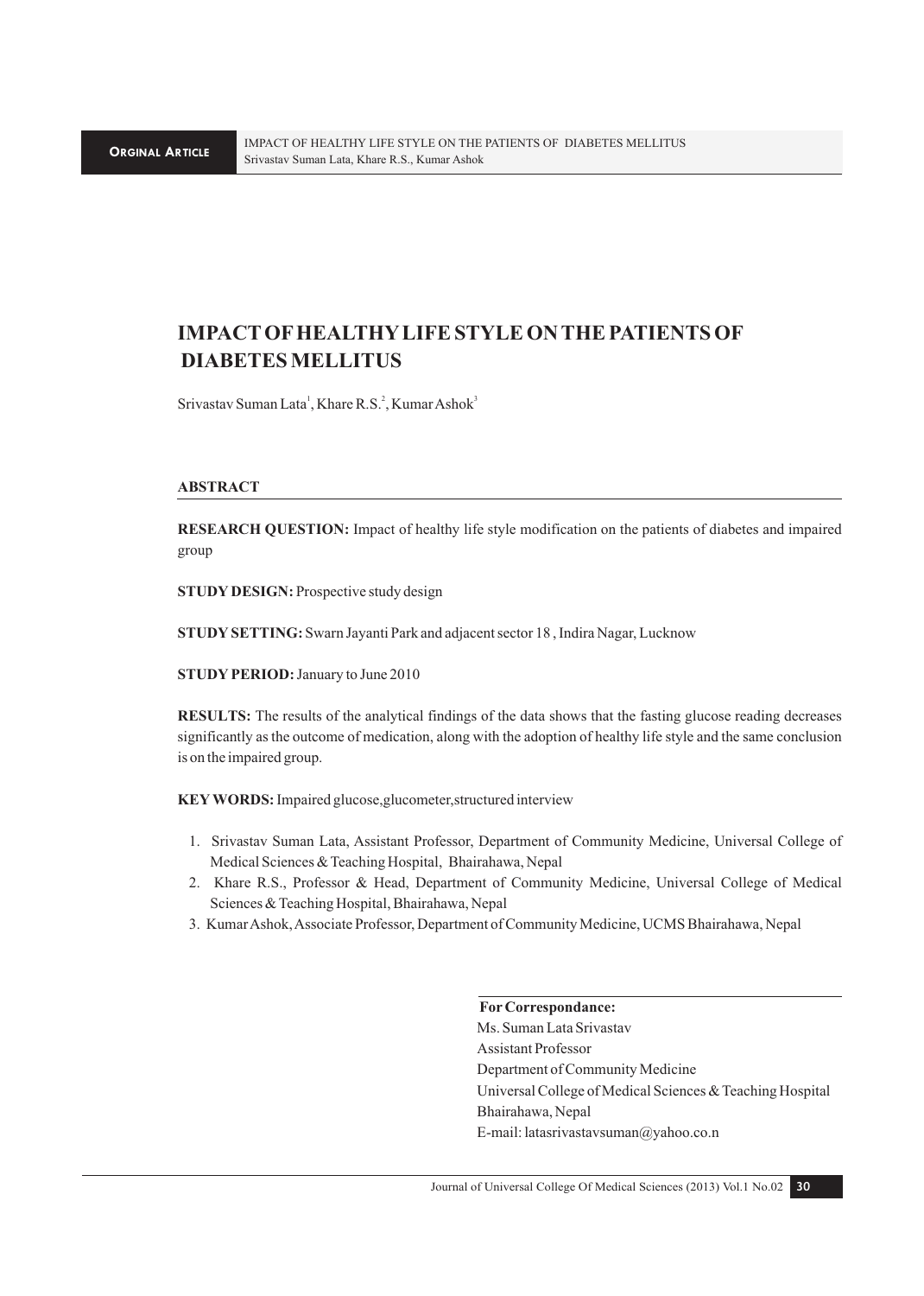#### **INTRODUCTION**

Diabetes mellitus type 2 is an iceberg of disease,in which 150 million people suffer worldwide.

| Years           | World       | South East Asia | Nepal   | India       |
|-----------------|-------------|-----------------|---------|-------------|
| 2000            | 171.000.000 | 46903000        | 436000  | 19.4million |
| 2030(projected) | 366000000   | 19541000        | 1328000 | 60million   |

Ref:- WHO estimates

It is estimated that 20% of the current global diabetes population lives in south east asia region. Unfavourable modification of lifestyle ,and dietary habits that associated with urbanization are believed to be the most important factors in the development of diabetes .A bulk of evidence from studies indicate that the ethenic,presumably genetic, vulnerable of Asians manifests into diabetes is subjected to unfavourable lifestyle .Unfortunately,there is still inadequate awareness about the real dimensions of the problem among general public.India has the highest number of diabetes patients in the world,as such there is an urgent need to put a break on this escalating epidemic of diabetes . One such step would be the education to lay people in general and diabetic patients in particular with this view point under consideration a project was undertaken and carried out,under the main theme with sole objective. 'To asses the effect of adopting life style modification on the patients of diabetes and the impaired group who are likely to get diabetes.'

#### **AIMS**

- $\checkmark$  To increase the knowledge about the disease, and selfcare.
- To improve\promote a change in health related behavior of patients of diabetes and impaired group.
- To emphasize importance of control measures in avoiding further complications.
- To develop understanding balance between nutrition,exercise and medication.
- To enable patients to live with quality life through self restrain in terms of unhealthy practices like drug addiction,junkfood,and sedentary habit etc.

#### **MATERIAL AND METHOD**

The present study was conducted under following steps.

(a) Identification of problem area and problem group.The present study was conducted at the swarnjayanti park in the city of Lucknow in india.The publicity was done in

the park and nearby houses of the area,that free test for the detection of diabetes will be conducted at the gate of the park,on a fixed date and time

(b) Design of tools:-

Structured interview formats(interview form and history sheets)were used for collection of information from diabetes patients and impaired group.

Major aim of the interview were-

- To secure information
- To form a hypothesis
- (c) Technique used:-
	- Lecture\discussion
	- Group discussion
	- Demonstration and video
	- Question and answer sessions
	- Diabetes support group sessions(discussion among diabetic patients)
- (d) Use of technique:- Fasting blood glucose was measured by means of glucometer 4.6

#### Interpretation of blood test for fasting blood glucose

| NORMAL VALUE    | <b>IMPAIRED FASTING</b><br><b>VALUE</b> | <b>DIABETES</b> |
|-----------------|-----------------------------------------|-----------------|
| $\leq$ 10 mg/dl | $110-126$ mg/dl                         | $>126$ mg/dl    |

Note: In the use of glucometer the blood is drawn from fingertips i.e.from capillary which contains more glucose than venous blood,so for all practical purpose,10 mg/dl from capillary value is deducted to compare with venous blood.

Field intervention:-in this study 264 persons participated.By random selection of study and control group as follows:

- (i) Diabetic group:-
	- (a) Diabetic group who will take drug and exercise both (study group)
	- (b) Diabetic group who will take drug only and no exercise. (control group)
- (ii) Impaired group
	- (a) Impaired group who will take exercise(study group)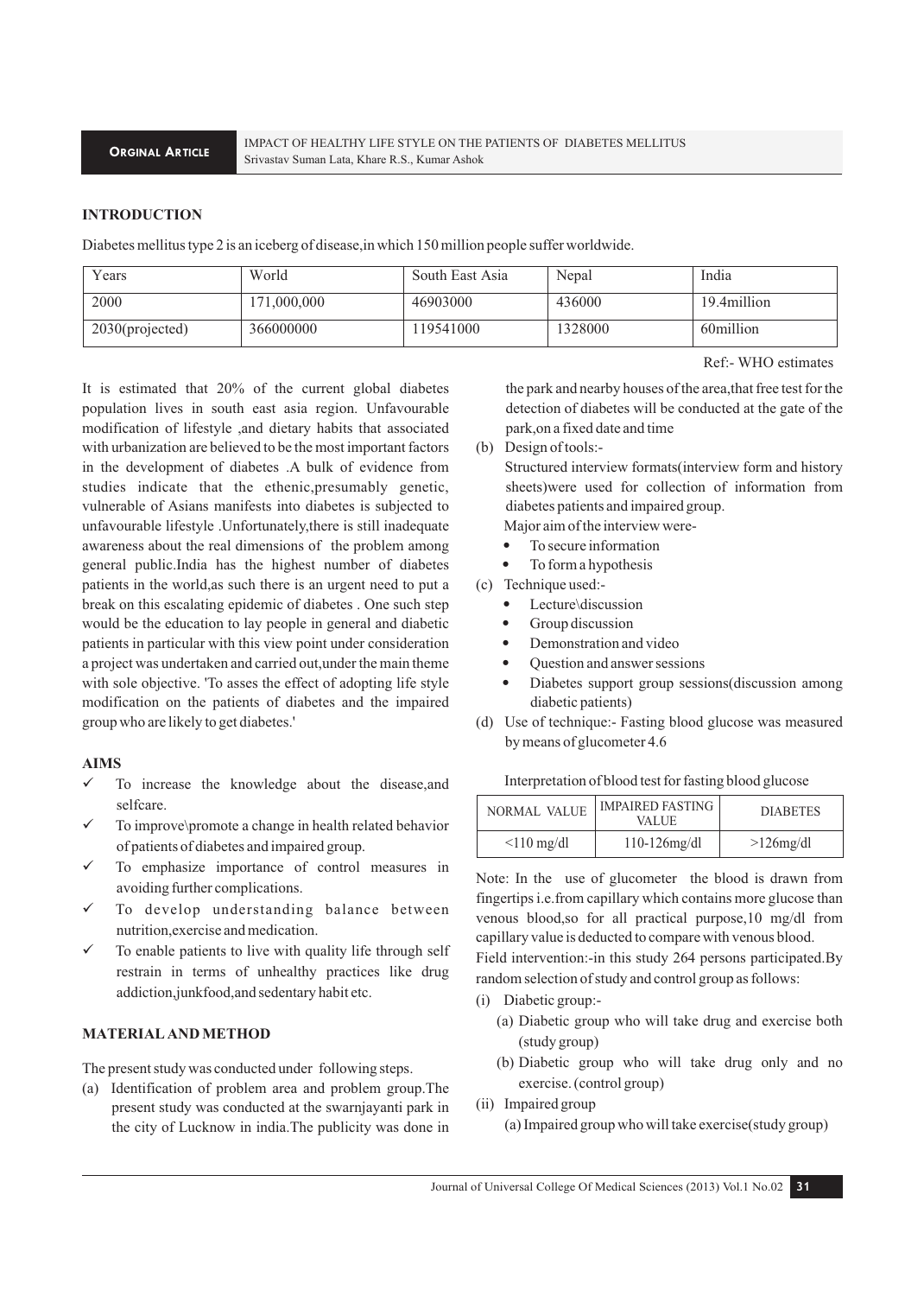#### **ORGINAL ARTICLE**

#### IMPACT OF HEALTHY LIFE STYLE ON THE PATIENTS OF DIABETES MELLITUS Srivastav Suman Lata, Khare R.S., Kumar Ashok

11

MEAN LEVEL

 (b) Impaired group who will not take exerercise (control group)

The main field activities/intervention in diabetes and control group were as follows:

- (i) Collection of the history of the respondant participated in study ,through structured interview method.
- (ii) Examine pulse rate,B.P.,eyes,skin,foot were done.
- (iii) During study of 6 months ,two fasting blood glucose tests were done one before study and in the end of study.
- (iv) Education for prevention ,control and treatment ,skin care,foot care,risk factor,frequent diet,exercise etc,were imparted.
- (v) Distribution of the handout.
- (vi) Videofilm demonstration.
- (vii) Demonstration and practice of yoga especially pranayam,bhastrika,kapal-bharti,and anulom,viylom, and preksha yoga (as practiced by jain munis by concentrating on the left side of abdomen) together with brisk walking according to their cardiorespiratory reserves were taught.
- (viii) Counseling questions and answers sessions were held.
- (ix) Meeting of diabetic support group was done once a month, where the patients explained through experiences
- (x) They were made aware that drugs will not give effective results if exercise is not done.
- (xi) Sessions of 2-4 days each were done in all 6 months period of study.
- (xii) Free distribution of antidiabetic tablets of glimepride per day was given to diabetic patients.The tablet has to be taken once daily ½ an hour before breakfast.
- (xiii) The diabetic patients were also told about hypoglycemia and no exercise should be done on empty stomach.They were also instructed to keep with them sugar,toffee etc and if they feel more dizziness, other symptoms of hypoglycemia they should take more sweet,sugar etc.They were also told to keep a diabetic card with them.

| S.No. | <b>FIRST-READING</b> | <b>LAST-READING</b> |
|-------|----------------------|---------------------|
| 1     | 125                  | 115                 |
| 2     | 119                  | 116                 |
| 3     | 126                  | 110                 |
| 4     | 120                  | 122                 |
| 5     | 111                  | 100                 |
| 6     | 123                  | 123                 |
| 7     | 121                  | 115                 |
| 8     | 113                  | 111                 |
| 9     | 115                  | 105                 |
| 10    | 126                  | 115                 |

119 120

Fasting blood glucose observed in impaired group who were doing exercise(mg/dl)

In testing the significance of difference between mean levels of fasting blood glucose level of impaired group at two point of time i.e. pre and post adoption of healthy lifestyle , especially exercise the p-value is found to be less than 0.01 i.e p<0.01,which is highly significant,It means that the difference between mean levels as before and after adopting healthy lifestyle is as before and after adopting healthy lifestyle is highly significant in case of impaired group who are doing exercise to indicate that mean level fasting blood glucose has decreased considerably after adopting healthy lifestyle.

105 112

Fasting blood glucose observations in diabetic group ,who were doing exercise (mg/dl) along with medication.

| S.No.             | <b>FIRST-READING</b> | <b>LAST-READING</b> |
|-------------------|----------------------|---------------------|
| 1                 | 140                  | 115                 |
| $\overline{2}$    | 132                  | 112                 |
| 3                 | 134                  | 125                 |
| 4                 | 130                  | 130                 |
| 5                 | 128                  | 118                 |
| 6                 | 155                  | 130                 |
| 7                 | 140                  | 128                 |
| 8                 | 129                  | 115                 |
| 9                 | 135                  | 125                 |
| 10                | 138                  | 115                 |
| 11                | 148                  | 122                 |
| <b>MEAN LEVEL</b> | 137                  | 121                 |

In testing significance of difference between mean levels of fasting blood sugar of diabetic group at two points of time i.e pre and post adoption of healthy life style, and medication by t-test,the corresponding p-value is found to be less than 0.01 i.e p<0.01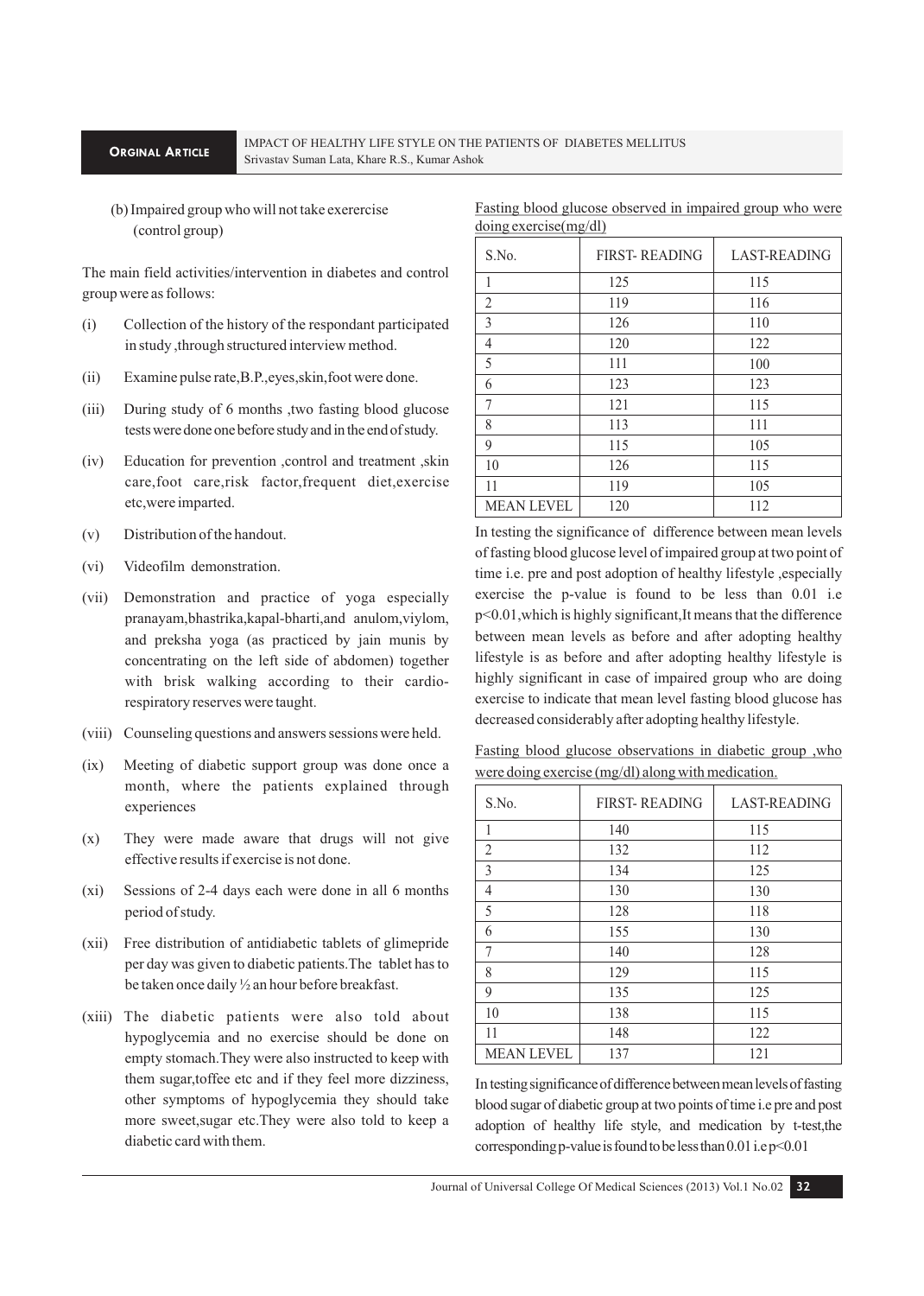This shows that difference is highly significant and that the mean fasting blood sugar level has decreased significantly,as a result of medication by t-test,corresponding p-value is found to be less than 0.01 i.e-p<0.01

This shows that difference is highly significant and that the mean fasting blood sugar level has decresed significantly as a result of medication along with adopting healthy life stlyle.

Diabetic group (taking medicine without any exercise):-

Following Table gives comparison of fasting blood sugar levels of diabetic group patients who are exclusively on medicine and not doing any exercise

| S.No.             | <b>FIRST-READING</b> | <b>LAST-READING</b> |
|-------------------|----------------------|---------------------|
| 1                 | 165                  | 148                 |
| $\overline{2}$    | 144                  | 129                 |
| 3                 | 180                  | 179                 |
| 4                 | 140                  | 129                 |
| 5                 | 130                  | 118                 |
| 6                 | 138                  | 136                 |
| 7                 | 130                  | 127                 |
| 8                 | 128                  | 126                 |
| 9                 | 140                  | 139                 |
| 10                | 128                  | 127                 |
| 11                | 130                  | 129                 |
| <b>MEAN LEVEL</b> | 141                  | 135                 |

In testing significance of difference between mean levels of fasting blood sugar of diabetic group,exclusively on medicine without any exercise,as at two points of time i.e first and last reading,the p value for the t-statistic is found to be less than 0.05 but more than 0.01 i.e  $p<0.05$  but  $>0.01$  to indicate that it is significant but not highly significant.

This shows that mean level of fasting blood sugar has no doubt decreased as a result of medication but not to that extent as in case of medication along with exercise.

#### **OBSERVATION AND RESULT**

- Diabetic group:-the mean level of fasting blood sugar in diabetic group with exercise has decreased as a result of medication but not to that extent as in case of along with exercise.
- (ii) Impaired group:-the mean level of fasting blood glucose has decreased considerably after adopting healthy life style and exercise.

#### **DISCUSSION**

Analytical finding of data result to that "Fasting blood sugar level decreased significantly in diabetic group, as well as in the impaired group.

Thus diabetes is a disease where patient has to be knowledgeable about diabetes i.e. he has to know what he has to do about it, and how and why? In no other disease patient education is more important. Several studies have also shown that patient education ensures his willingness, and active participation in his own health management, thereby preventing serious complications, and minimizing the need of hospitalization.

During intervention it was observed that:

- 1. They have the disease
	- Its complications are serious
	- It can be controlled
	- Medication alone can become efficacious if combined with healthy lifestyle
- 2. Successful education transferred the patient from phase one to phase five as follows: Phase 1. Shock and denial of reality Phase 2. Revolt (why it is happening to me) Phase 3. Bargaining(leave me alone. I will think over treatment Phase 4. Hopeful Phase 5. Acceptance

#### **CONCLUSION**

The present study has been an attempt to know the effectiveness of healthy lifestyle on people suffering from diabetes mellitus having raised fasting glucose tolerance on the volunteers.

The findings arrived during the course of study were as under:

Fasting blood from the fingers of volunteers were collected and measured by glucometer.

By random selection 11 patients in each of the following group were selected

#### (1) DIABETIC GROUP

- (a) Diabetic group on drug and on exercise (study group)
- (b) Diabetic group on drug only and no exercise (control group)